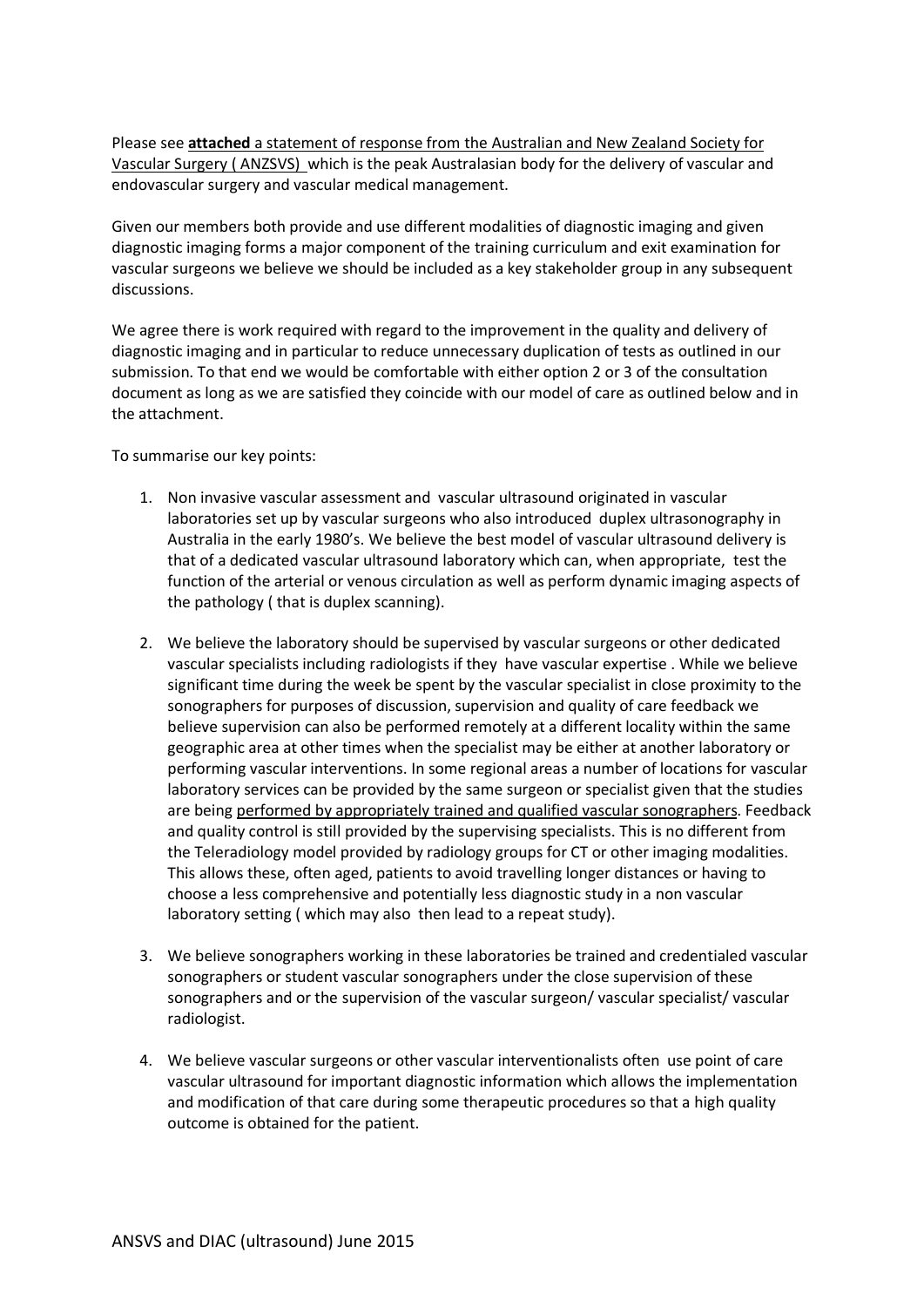Yours Sincerely

| Dr BM Bourke FRACS (Vascular) DDU     | $\cdots$ | ANZSVS represent         |
|---------------------------------------|----------|--------------------------|
| Dr Tom Daly FRACS (Vascular) DDU      | $---$    | ANZSVS represent         |
| Dr Peter Subramaniam FRACS (Vascular) |          | <b>Chair ANZSVS Rela</b> |
| Dr Doug Cavaye FRACS (Vascular)       | $------$ | <b>President ANZSVS</b>  |
|                                       |          |                          |

ANZSVS representative to the DIAS-MIC ANZSVS representative to the DIAC Chair ANZSVS Relationships and Standards Portfolio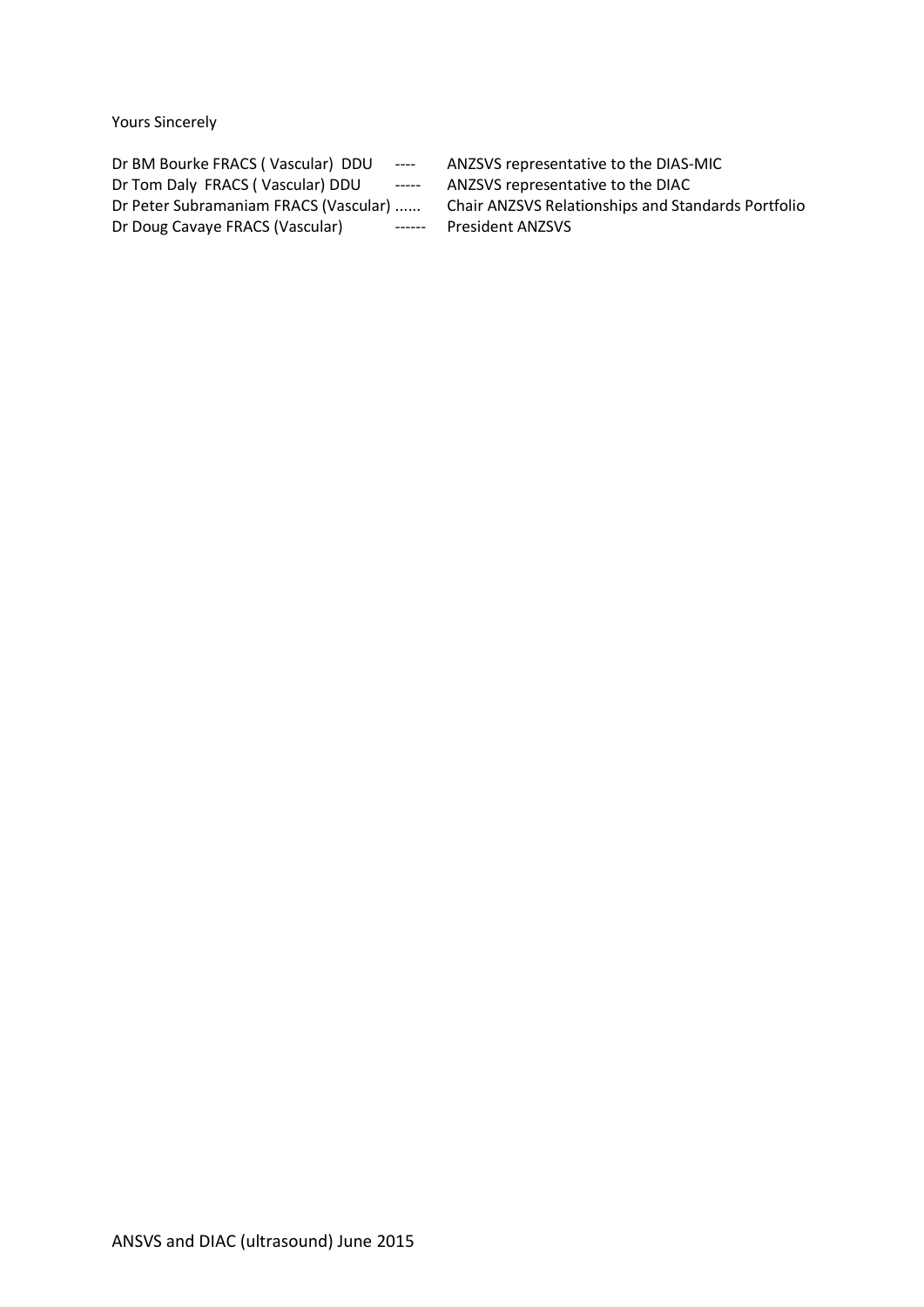## **Consultation Regulation Impact Statement**

*"Improving the quality and safety of Medicare funded diagnostic imaging services through the enhancement of regulatory and accreditation requirements"* 

## **Response from the Australian and New Zealand Society for Vascular Surgery (ANZSVS)**

The ANZSVS is the representative body for vascular surgeons in Australia and New Zealand. Vascular surgeons manage all aspects of vascular disease including carotid artery disease, upper and lower limb arterial and venous disease, thoracic aortic and venous pathology and abdominal and peripheral aortic and venous pathology.

 All members of the ANZSVS have undergone training to become a fellow of the Royal Australasian College Surgeons. In addition the vascular ultrasound requirement (hours spent in the vascular ultrasound laboratory, case studies and extensive examination at the FRACS exit exam) of the FRACS (vascular) [or FRACS (vascular equivalent)] curriculum is recognized as the equivalent to the requirements for the Diploma in Diagnostic Ultrasound (vascular). Ongoing membership requires participation in the web-based Australasian Vascular Audit. We use vascular ultrasound in the diagnosis, treatment (both by open and endovascular surgery and also by medical treatment) and subsequent management of vascular disease.

In addition vascular surgeons are a significant user of other modalities of diagnostic imaging including angiography, CT (primarily CTA), MRI (including MRA), nuclear medicine and non-invasive diagnostic modalities including (ankle brachial pressures at rest and with exercise).

Vascular ultrasound is a diagnostic and management tool that has become essential in our practices. There is an extensive network of vascular research being undertaken by vascular surgeons throughout the country. Vascular surgeons are the most appropriate determiners in the provision of vascular ultrasound and best able to act on the results. We feel that we are the most efficient users in this area, particularly in avoiding unnecessary repetition of tests. Because vascular surgeons manage, intervene on and operate on vascular pathology they are able to complete the quality control feedback loop by comparing the scans and vascular investigations performed with the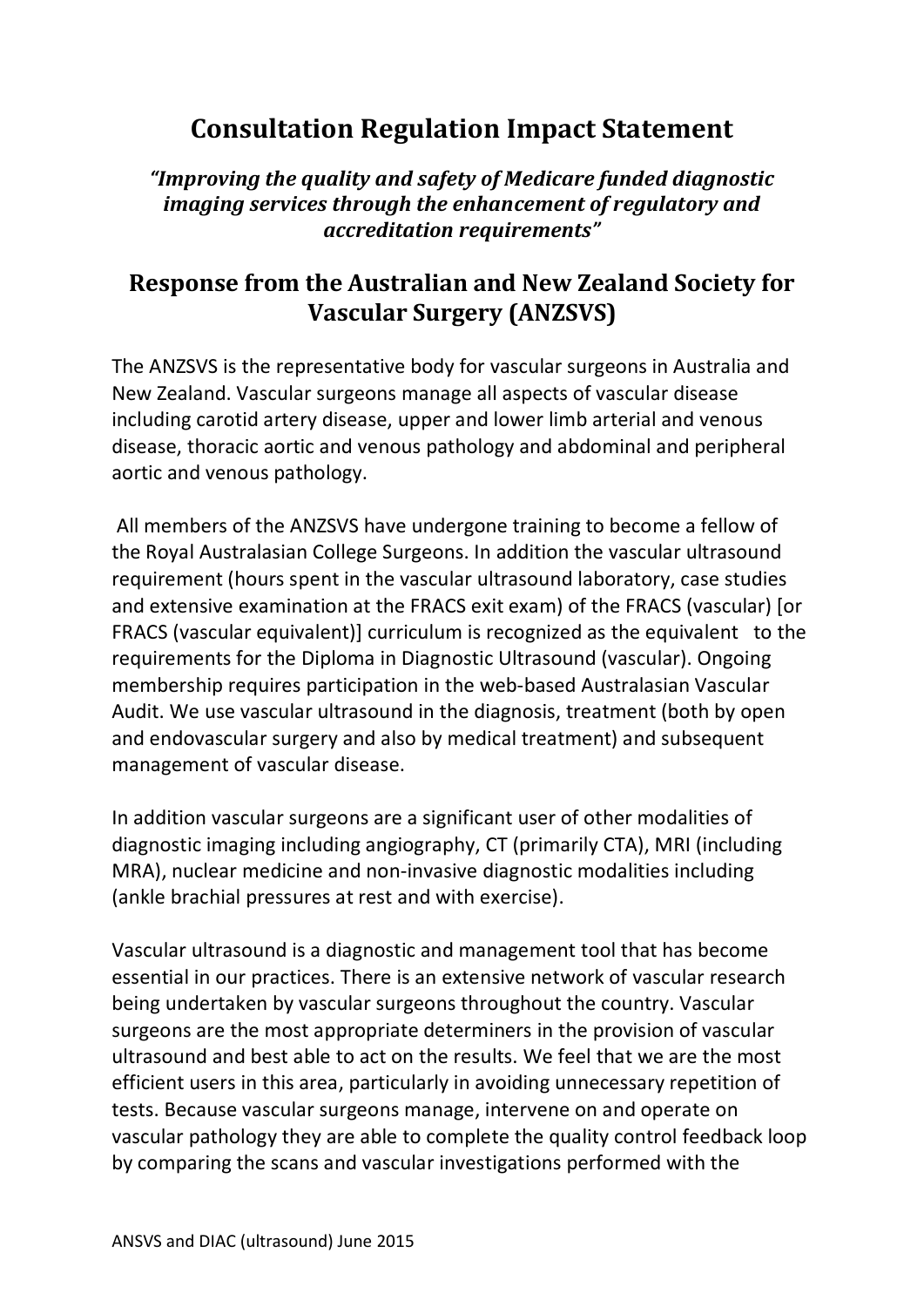ultimate pathology encountered during open surgery, endovascular surgery or by following results of non – invasive treatment. This can be fed back to their vascular sonographers to maintain a continual and dynamic cycle of quality improvement.

Currently in Australia we consider that vascular surgical practice is best conducted with the aid of a vascular laboratory. The vascular laboratory is accredited to the standards specified in the Diagnostic Accreditation Scheme. They have high quality vascular ultrasound and general diagnostic equipment, e.g. sophisticated continuous wave Doppler equipment,

photoplethysmography or pressure monitoring devices to measure blood flow changes across body parts. These laboratories are often run in association with an individual or a group of vascular surgeons. They are established in private rooms or within a hospital setting. The sonographers are specialised in vascular sonography, completing a formal sub-specialisation training in vascular. They also provide training to sonographers wishing to complete the DMU (vascular). Patients are referred to the vascular laboratory by other referring physicians such as GPs or other specialist medical practitioners. Vascular surgeons will self-refer if clinically relevant. All vascular laboratories and vascular surgeons have had their patients referred to them by other medical practitioners, as is required to obtain a rebate from Medicare.

Vascular surgeons can provide vascular laboratory facilities at more than one site in their geographical locality of vascular practice allowing the provision of high quality vascular ultrasound provided by appropriately trained and qualified vascular sonographers at these sites. This prevents these, often aged patients, having to travel to a different location or from having to use a potentially inferior less comprehensive service in a non vascular laboratory setting. This may in turn lead to a repetition of the studies. There is no difference ,in this model , between having the service performed in a room at the main site or in a room at a different site and is no different from the services provided in the teleradiology model say for CT scans being administered and reported by radiology groups.

The vascular laboratory is structured to obtain the most clinically relevant and up to date results based on established management and evidence based medicine. It is frequent that scans are repeated by the vascular laboratory as the provision of ultrasound by a non-specialised vascular practice is often of a quality that we find clinically insufficient. We consider the vascular laboratory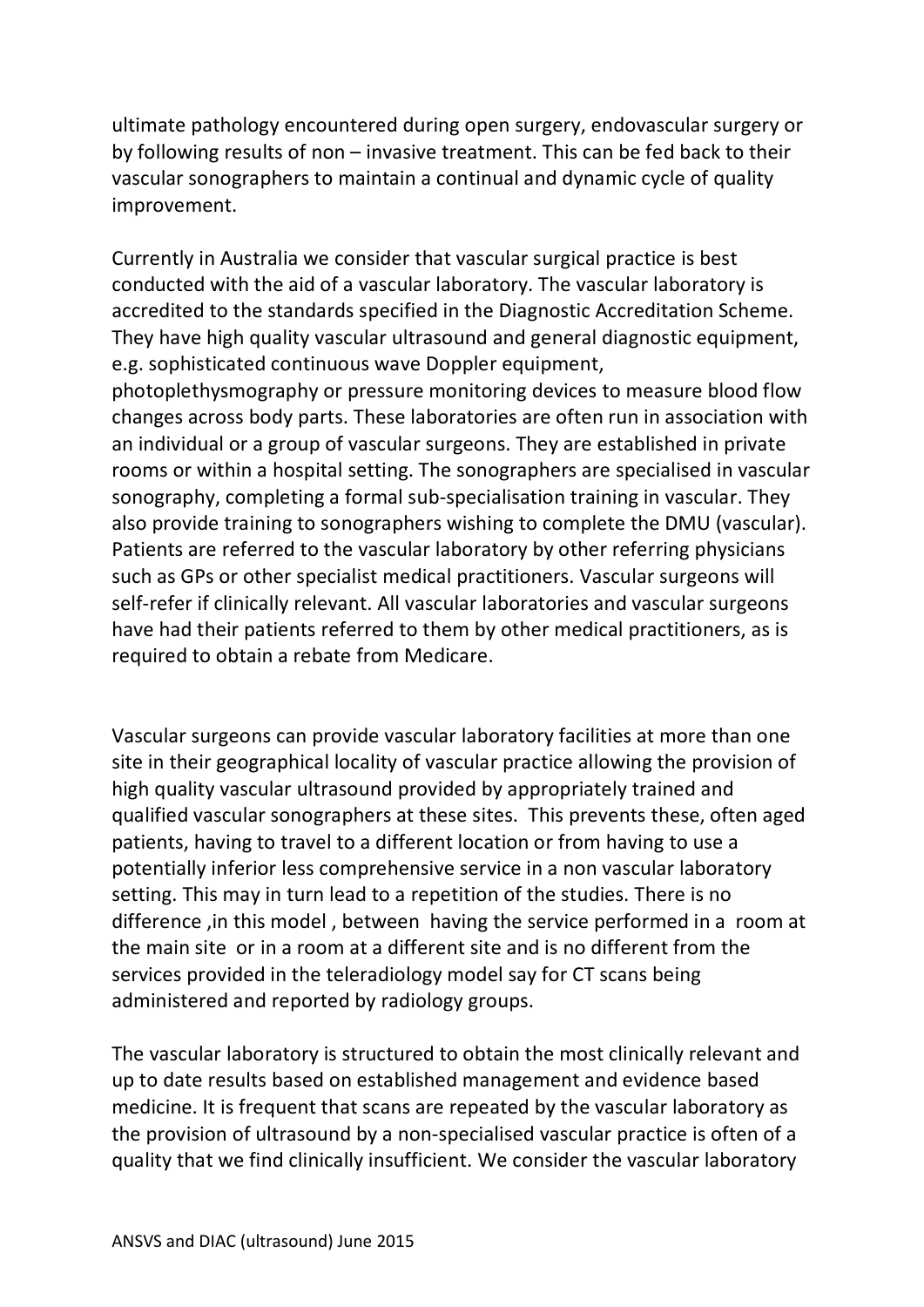on the whole provides a more superior vascular ultrasound, is of an appropriate quality and represents an efficient provision of vascular ultrasound. While a significant amount of time during a given week is spent by vascular surgeons in the laboratory with their vascular sonographers they can also supervise from a different locality within the same geographical region. They can thus modify the course of a vascular diagnostic ultrasound from that different locality in consultation with their sonographer and if necessary attend the examination the same day, or if the latter is impractical within the next day or so. It would be extremely rare for a patient be required to re attend however when there are appropriately credentialed vascular sonographers performing the diagnostic ultrasound scan.

Vascular surgeons are also involved in the use of ultrasound to assist in therapeutic procedures. Access to a vessel includes cannulation or injection of agents. Formal diagnostic ultrasounds are performed at the time procedures and are undertaken so that the appropriate care and intervention can be administered according to the diagnosis obtained and to ensure a high quality outcome for the patient. We feel that in the performance of diagnostic ultrasound by vascular surgeons, there should be no difference between the point of care examination and a diagnostic ultrasound.

## *We recommend that:*

Vascular ultrasound is a recognised sub-specialty in the provision of ultrasound. Its provision should be by an appropriately trained sonographer and/or health care provider, including other vascular specialists or radiologists with expertise in vascular diseases.

The vascular laboratory provides clinically relevant information based on the needs of vascular surgeons, and is a model for non-interventional diagnosis of vascular disease using ultrasound. We believe the model of a vascular surgeon or a vascular specialist or a radiologist with a dedicated vascular interest working with and supervising vascular sonographers to be the benchmark. We believe sonographer student training can and should take place within this model under the supervision of the accredited sonographers and / or the vascular specialist.

 The ANZSVS is recognized as the representative body for vascular surgeons on any issues relating to the provision of vascular ultrasound, both in diagnosis and point of care.